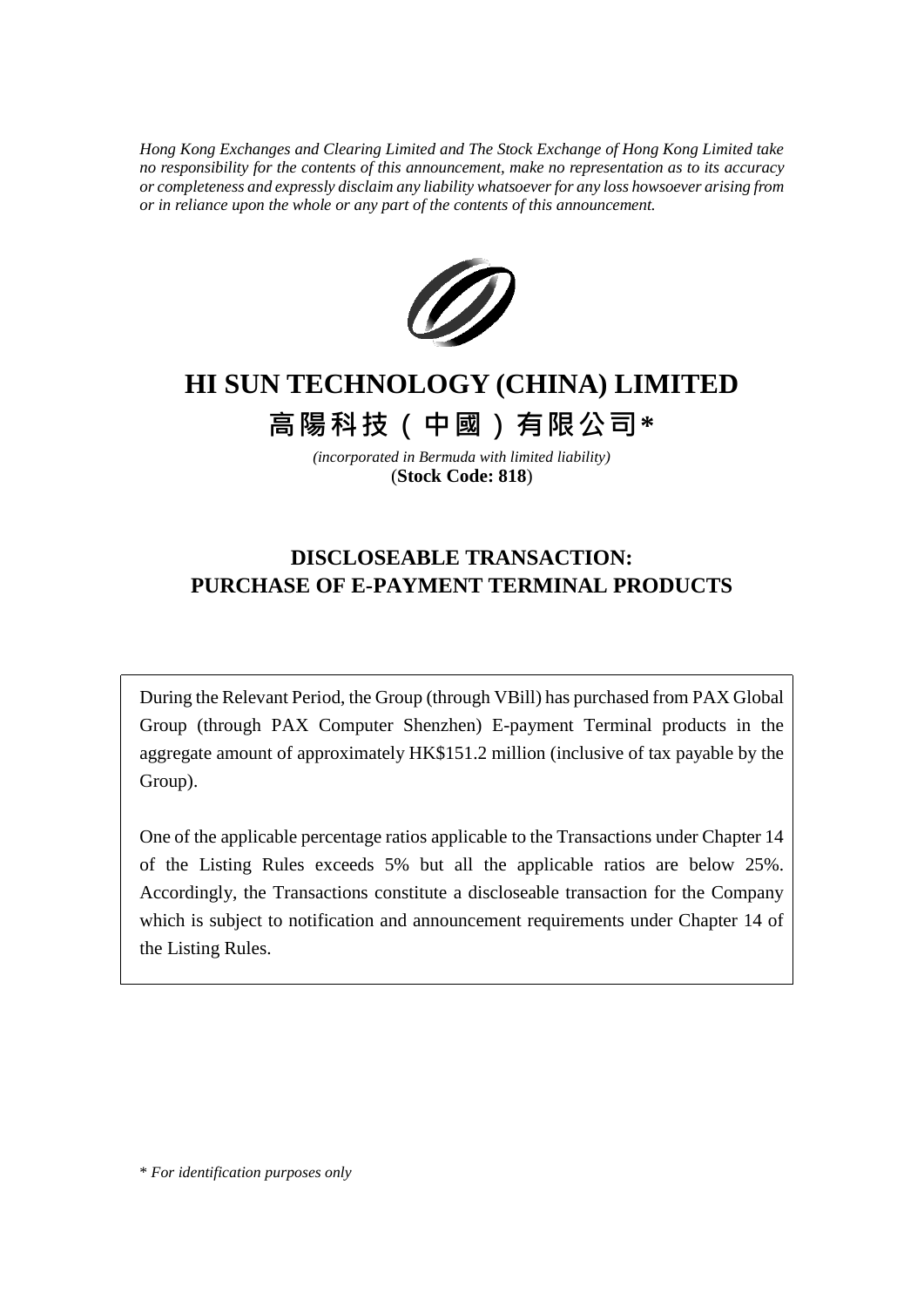## **PURCHASE OF E-PAYMENT TERMINAL PRODUCTS**

#### **Subject matter**

In connection with the business of provision of payment processing solutions, the Group from time to time purchases E-payment Terminal products from PAX Global Group.

During the Relevant Period, the Group (through VBill) has purchased from PAX Global Group (through PAX Computer Shenzhen) E-payment Terminal products in the aggregate amount of approximately HK\$151.2 million (inclusive of tax payable by the Group).

The Group provides the E-payment Terminal products to its merchant customers and in return, the Group imposes a fee. The E-payment Terminal products the Group procured from PAX Global Group during the Relevant Period have been recorded as fixed assets while the relevant depreciation charges have been recorded as cost of sales in the financial statements of the Group.

During the Relevant Period, relevant members of the Group and of PAX Global Group have from time to time entered into individual agreements setting out the detailed terms of the sale and purchase of the relevant E-payment Terminal products.

#### **Pricing**

The prices payable for the E-payment Terminal products were agreed between the Group and PAX Global Group by reference to the prevailing market prices of products with similar specifications at the relevant time.

#### **Payment**

The Group generally settles the purchase price with PAX Global Group every six months.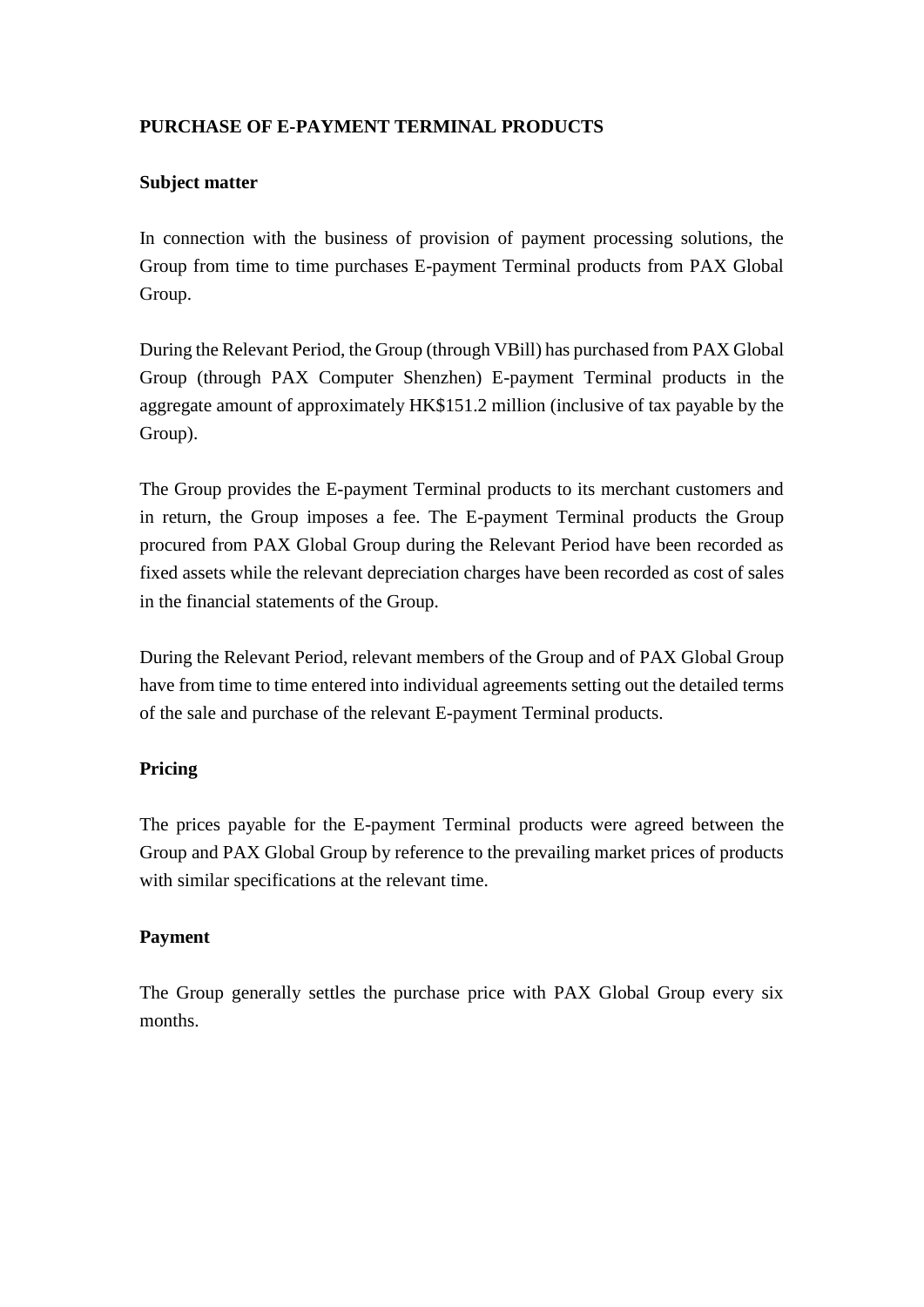### **HISTORICAL AMOUNT OF THE TRANSACTIONS**

Set out below are the historical amounts of the purchase of E-payment Terminal products by the Group from the PAX Global Group which have been recorded as fixed assets (inclusive of tax payable by the Group) for the two years ended 31 December 2016 and 2017:

| For the year ended 31 December 2017 | HK\$157,004,000 |
|-------------------------------------|-----------------|
| For the year ended 31 December 2016 | HK\$157,127,000 |

#### **REASONS FOR AND BENEFITS OF THE TRANSACTIONS**

The Directors consider that the Transactions were in the ordinary and usual course of the principal business of VBill. The Directors considered that the terms of the Transactions were on normal commercial terms and were fair and reasonable and in the interests of the Company and the Shareholders as a whole.

#### **GENERAL INFORMATION**

The Company is an investment holding company and its subsidiaries are principally engaged in provision of payment processing solutions, provision of financial solutions, sales of electronic power meters and solutions, sales of information security chips and solutions and provision of platform operation solutions.

VBill is principally engaged in provision of payment processing solutions in the PRC.

PAX Computer Shenzhen is principally engaged in the development and sales of Epayment Terminal products and provision of payment solutions services and maintenance services.

As at the date of this announcement, the Group holds approximately 33.1% of the issued share capital of PAX Global. PAX Global is treated as an associate of the Company and is accounted for using the equity accounting method in the consolidated financial statements of the Company. Save as aforesaid, PAX Computer Shenzhen and its respective ultimate beneficial owners is a third party independent of the Company and the connected persons (as defined in the Listing Rules) of the Company.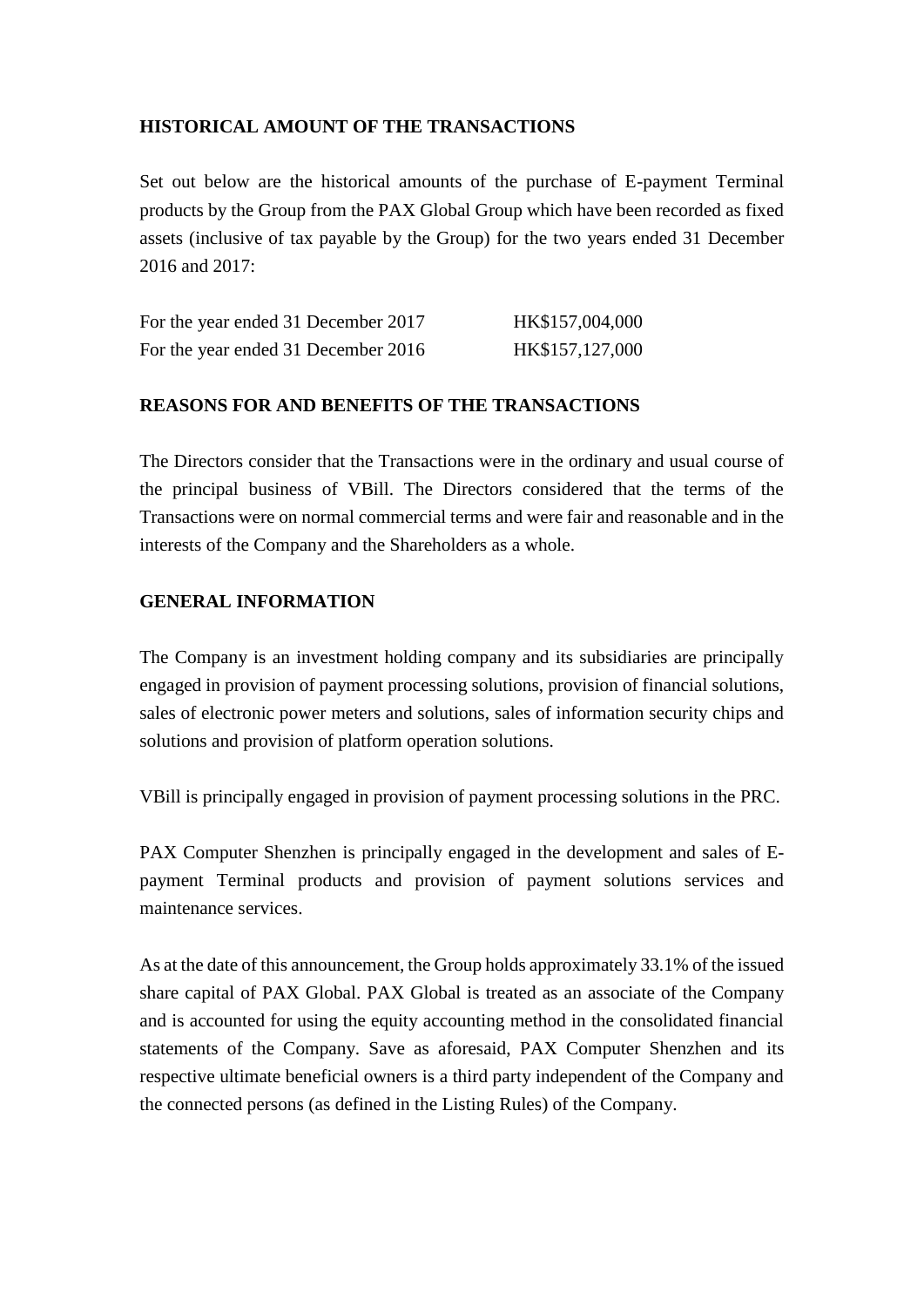### **LISTING RULES IMPLICATIONS**

One of the applicable percentage ratios applicable to the Transactions under Chapter 14 of the Listing Rules exceeds 5% but all the applicable ratios are below 25%. Accordingly, the Transactions constitute a discloseable transaction for the Company which is subject to notification and announcement requirements under Chapter 14 of the Listing Rules.

During the Previous Period, the Group (through VBill and MS) has also purchased from PAX Global Group (through PAX Computer Shenzhen and PAX HK) E-payment Terminal products in the aggregate amount of approximately HK\$187.5 million (inclusive of tax payable by the Group). These purchases also constituted discloseable transactions for the Company, details of which are set out in the Company's announcement dated 31 March 2017.

The Company will comply with the relevant requirements of the Listing Rules as and when applicable.

### **DEFINITIONS**

In this announcement, the following terms have the meanings set forth opposite them:

| "associate(s)"       | has the meaning ascribed to it under the Listing<br>Rules;                                                                                                                      |
|----------------------|---------------------------------------------------------------------------------------------------------------------------------------------------------------------------------|
| "Board"              | the board of Directors;                                                                                                                                                         |
| "Company"            | Hi Sun Technology (China) Limited, a company<br>incorporated in Bermuda with limited liabilities,<br>the shares of which are listed on the Stock<br>Exchange (Stock code: 818); |
| "Directors"          | the directors of the Company;                                                                                                                                                   |
| "E-payment Terminal" | electronic funds transfer point-of-sale terminal;                                                                                                                               |
| "Group"              | the Company and its subsidiaries;                                                                                                                                               |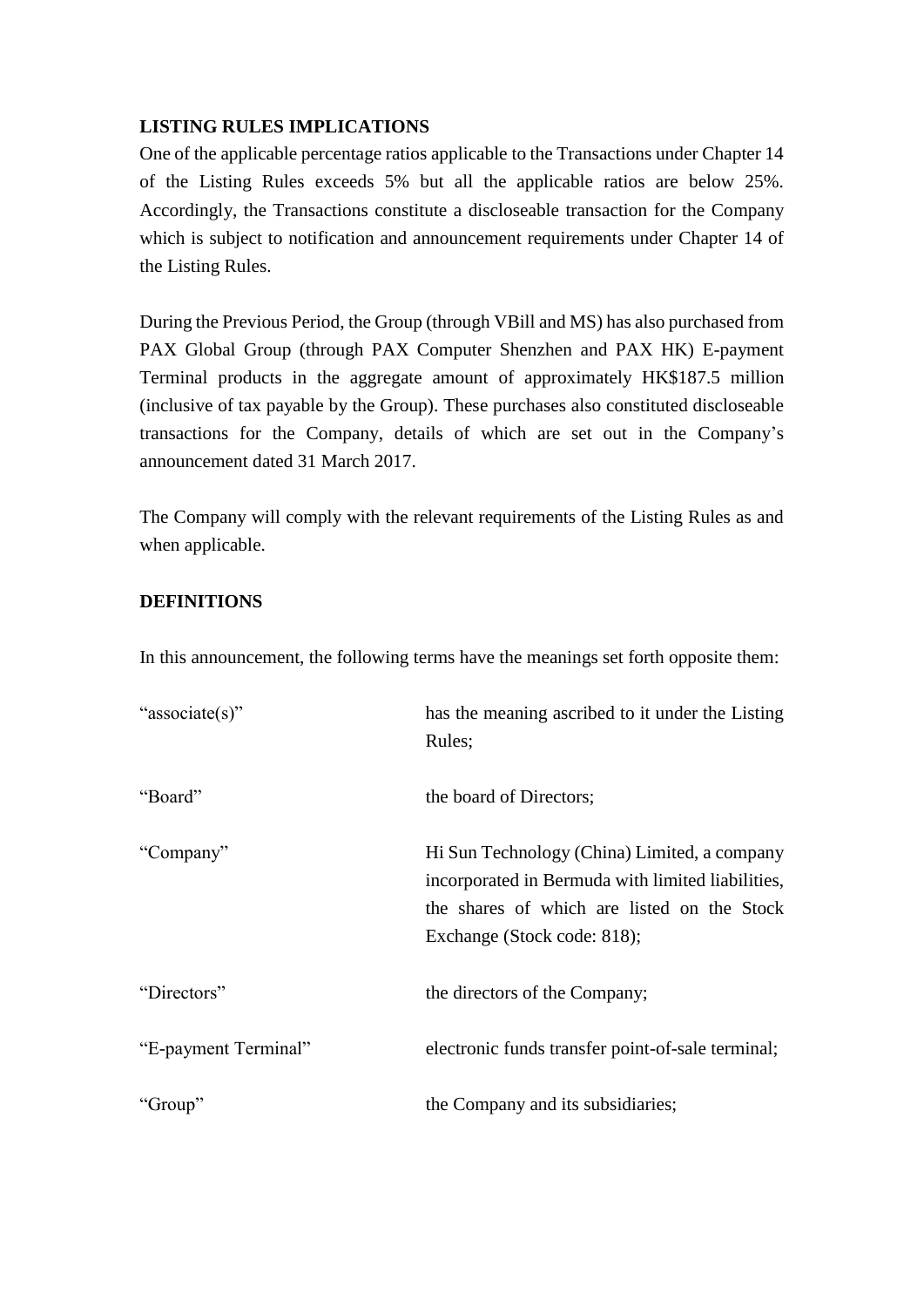| "Hong Kong"             | Hong Kong Special Administrative Region of<br>the PRC;                                                                                                                             |
|-------------------------|------------------------------------------------------------------------------------------------------------------------------------------------------------------------------------|
| "Listing Rules"         | the Rules Governing the Listing of Securities on<br>the Stock Exchange;                                                                                                            |
| " $MS"$                 | Merchant Support Co., Ltd, a limited liability<br>company incorporated in Japan and a then<br>wholly owned subsidiary of the Company,<br>disposal of which completed in June 2017; |
| "PAX Computer Shenzhen" | 百富計算機技術(深圳)有限公司 (Pax<br>Computer Technology (Shenzhen) Co., Ltd.), a<br>limited liability company incorporated in the<br>PRC and is a wholly owned subsidiary of PAX<br>Global;    |
| "PAX Global"            | PAX Global Technology Limited, a company<br>incorporated in Bermuda with limited liability,<br>the shares of which are listed on the Stock<br>Exchange (Stock code: 327);          |
| "PAX Global Group"      | PAX Global and its subsidiaries;                                                                                                                                                   |
| "PAX HK"                | PAX Technology Limited, a limited liability<br>company incorporated in Hong Kong and is a<br>wholly owned subsidiary of PAX Global;                                                |
| "Previous Period"       | the 12-month period preceding 31 March 2017;                                                                                                                                       |
| "PRC"                   | People's Republic of China;                                                                                                                                                        |
| "Relevant Period"       | the 12-month period preceding 31 July 2018;                                                                                                                                        |
| "Shareholder(s)"        | the shareholder(s) of the Company;                                                                                                                                                 |
| "Stock Exchange"        | The Stock Exchange of Hong Kong Limited;                                                                                                                                           |